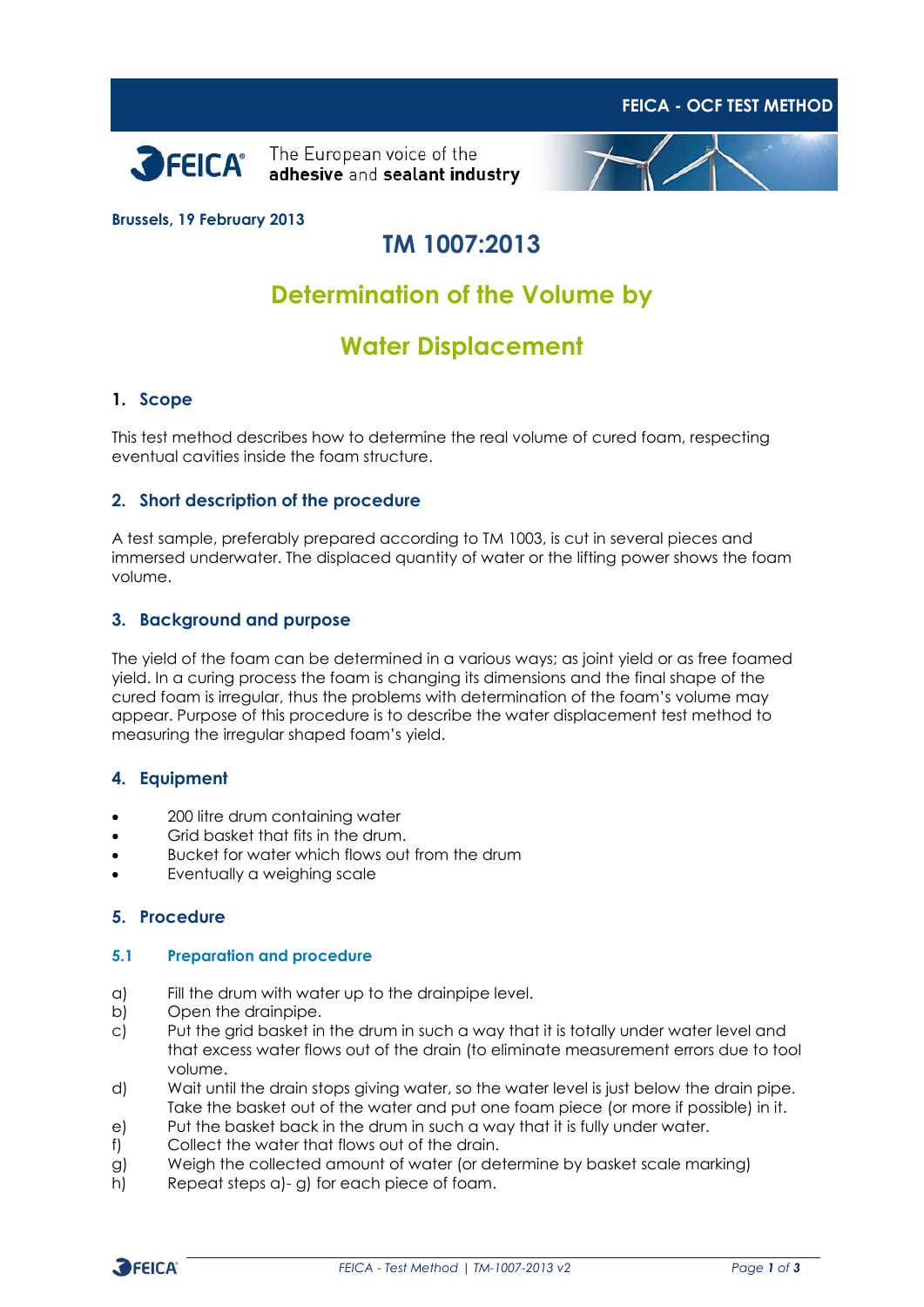## **5.2 Evaluation**

The weight of all collected water is the measure for the volumetric yield of the free foamed foam:

$$
Y(l) = \frac{m_{water}}{\partial_{water}}
$$

 $\partial$  water

where *Y(I)* is the volumetric yield in litres [L] *mwater* is the weight of the collected water in kg is the density of the water at test temperature in [kg/L]



Figure 1: 200 L drum, grid and bucket

## **6. Revision**

| Version | 'Date      | Remarks                                                           |
|---------|------------|-------------------------------------------------------------------|
|         | 19.02.2013 | Released at the OCF <sup>1</sup> TTF meeting on 19 February 2013. |

<sup>&</sup>lt;sup>1</sup> OCF: Generic term for moisture-curing or physically drying foam as well as self-curing activatable foam extruded as a froth from single pressurised containers.



-